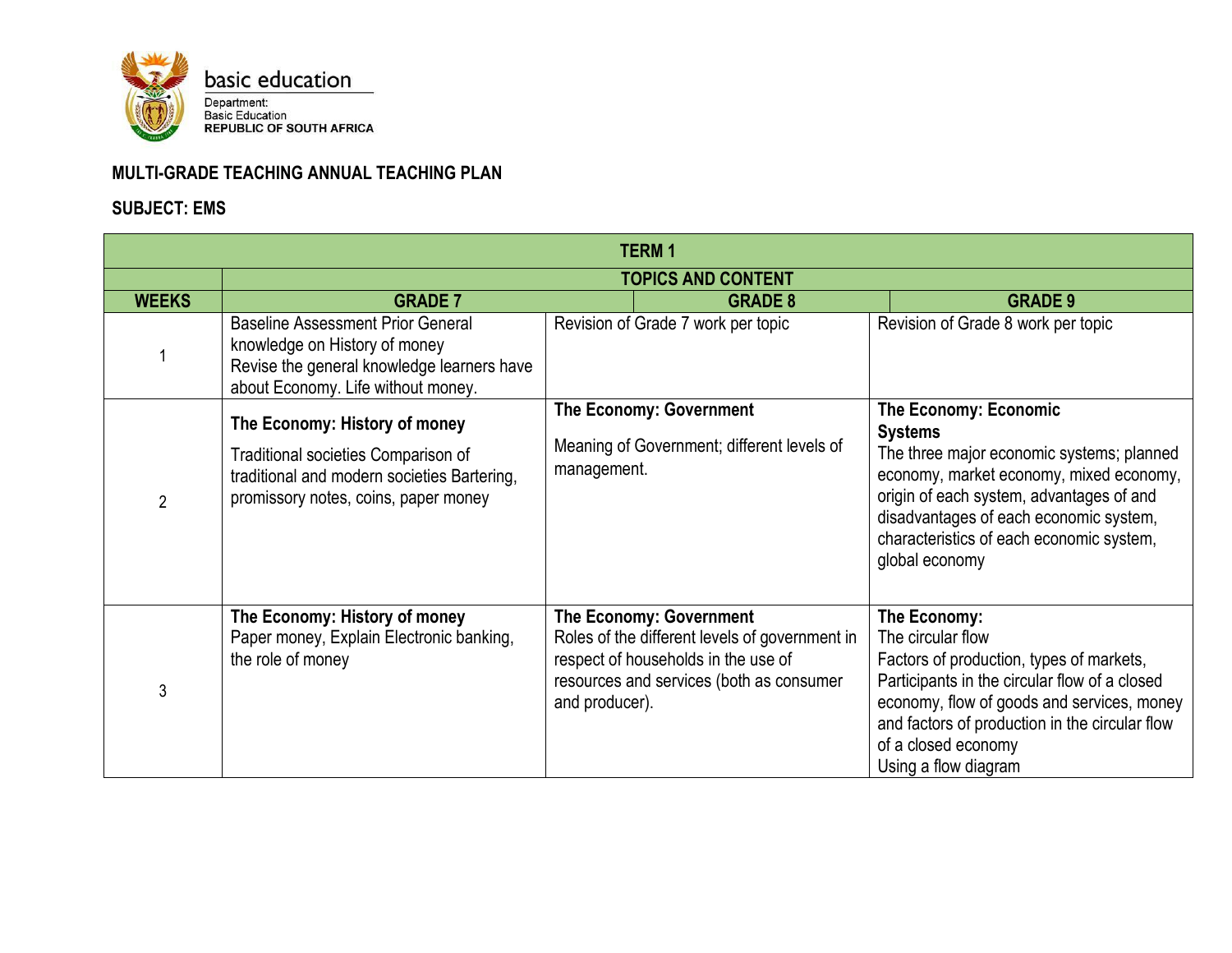| 4              | The Economy: Needs and wants<br>Differentiate between needs and wants.<br>Basic needs of individuals, family's<br>communities and country                                | <b>The Economy: Government</b><br>Roles of the different levels of government in<br>respect of businesses in the use of<br>resources and services (both as consumer<br>and producer).                                                                                                                                        | <b>Financial Literacy:</b><br>Cash Receipts Journal (CRJ) & Cash<br><b>Payment Journal (CPJ)</b><br>Effect of cash transactions on the<br>accounting equation: Grade 8 revision |
|----------------|--------------------------------------------------------------------------------------------------------------------------------------------------------------------------|------------------------------------------------------------------------------------------------------------------------------------------------------------------------------------------------------------------------------------------------------------------------------------------------------------------------------|---------------------------------------------------------------------------------------------------------------------------------------------------------------------------------|
| 5              | The Economy: Needs and wants<br>Primary and secondary needs. Unlimited<br>wants, characteristics of needs and wants,<br>limited resources to satisfy needs and<br>wants. | The Economy: National Budget<br>Government revenue: direct tax; indirect tax;<br>government expenditure on services such as<br>education, health, housing, social grants,<br>transport, security etc.                                                                                                                        | <b>Financial Literacy:</b><br>Cash Receipts Journal (CRJ) & Cash<br><b>Payment Journal (CPJ)</b><br>Cash transactions of a Trading business                                     |
| 6.             | The Economy: Goods and services<br>Differentiate between Goods and services,<br>examples of goods and services, producers<br>and consumers                               | The Economy: National Budget<br>The influence of the National Budget on<br>growth and redressing of economic<br>inequalities                                                                                                                                                                                                 | <b>Financial Literacy:</b><br>Cash Receipts Journal (CRJ) & Cash<br><b>Payment Journal (CPJ)</b><br>Complete transactions in the Cash Receipt<br>Journal (CRJ)                  |
| $\overline{7}$ | The Economy: Goods and services<br>Using goods and services efficiently and<br>effectively, how to recycle and reuse goods<br>to satisfy needs and wants                 | The Economy: Standard of living<br>Lifestyles, modern societies; rural societies;<br>impact of development on the environment;<br>unemployment; productive use of resources<br>to promote a healthy environment                                                                                                              | <b>Financial Literacy:</b><br>Cash Receipts Journal (CRJ) & Cash<br><b>Payment Journal (CPJ)</b><br>Complete transactions in the Cash Payment<br>Journal (CPJ)                  |
| 8              | The Economy: Inequality and poverty<br>Causes of socio-economic imbalances.<br>inequality in South Africa, Education and<br>skills to fight inequality and<br>Injustice  | <b>Financial Literacy: Accounting concepts</b><br>Sole trader; debit; credit; capital; owner's<br>equity; income; expenses; profit; losses;<br>transactions; liability; assets; banking; cash<br>receipts; cash payments; subsidiary<br>journals; accounting equation: Assets =<br>Owners Equity + Liabilities $(A = O + L)$ | <b>Financial Literacy: General Ledger</b><br>Classification of accounts.<br>Post the transaction from Cash Receipt<br>Journal (CRJ) to the General Ledger                       |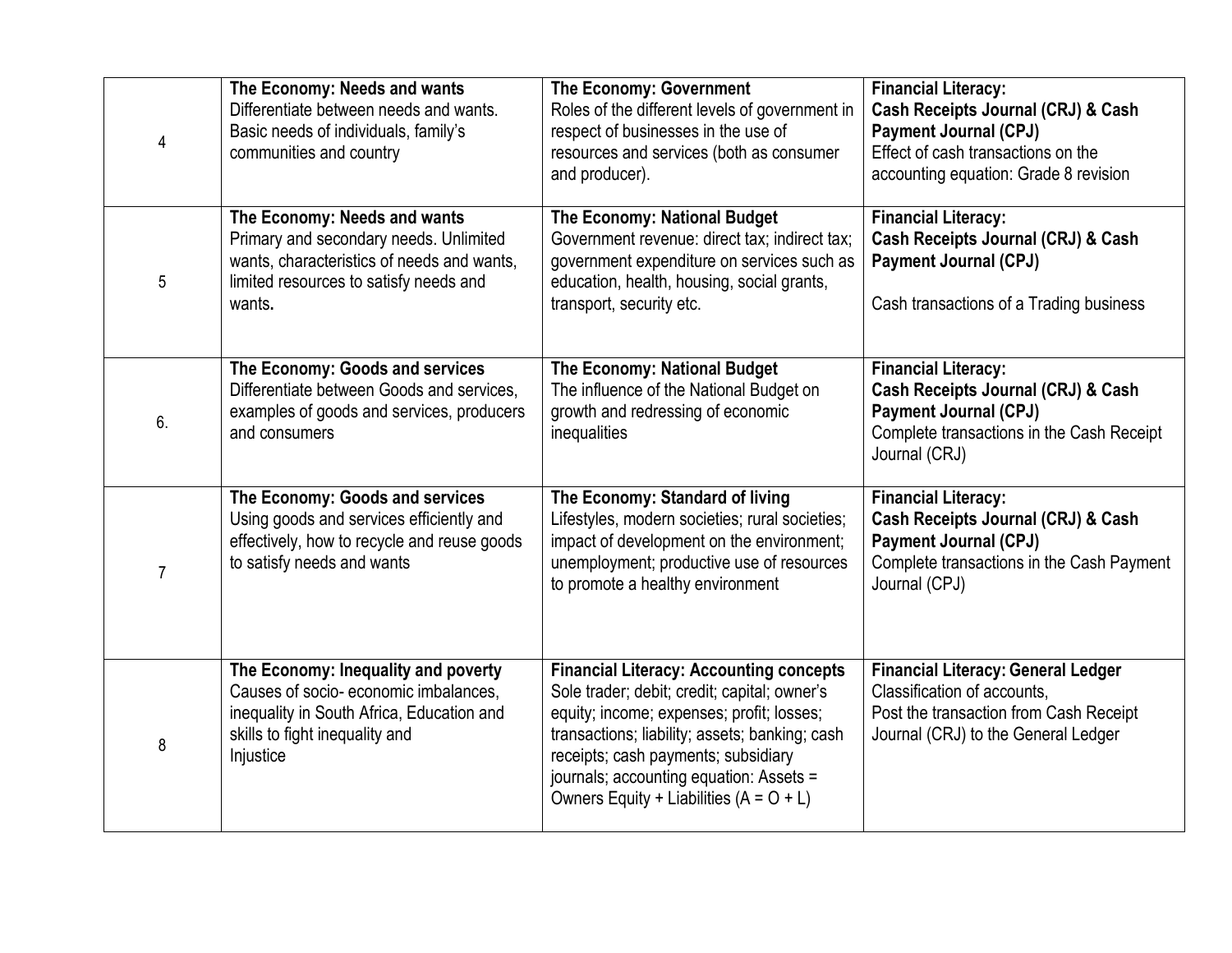| 9                                                                           | The Economy: Inequality and poverty<br>Urban and rural challenges<br>Creating sustainable job opportunities                                                                                                                                                                                                                                  | <b>Financial Literacy: Source documents</b><br>Receipts; deposit slips; cash register slips<br>(till slips); cheques; cheque counter foils;<br>Electronic Funds Transfer (EFT), bank<br>statements; cash invoices.     | <b>Financial Literacy: General Ledger</b><br>Classification of accounts,<br>Post the transactions from Cash payment<br>Journal (CPJ) to the General Ledger                                                                                                                                                                          |
|-----------------------------------------------------------------------------|----------------------------------------------------------------------------------------------------------------------------------------------------------------------------------------------------------------------------------------------------------------------------------------------------------------------------------------------|------------------------------------------------------------------------------------------------------------------------------------------------------------------------------------------------------------------------|-------------------------------------------------------------------------------------------------------------------------------------------------------------------------------------------------------------------------------------------------------------------------------------------------------------------------------------|
| 10                                                                          | Revision and administering of task 2                                                                                                                                                                                                                                                                                                         | Revision and administering of task 2                                                                                                                                                                                   | <b>Financial Literacy:</b><br>Prepare a Trial Balance of a Trading<br>business                                                                                                                                                                                                                                                      |
| <b>Resources</b><br>other than<br>textbooks                                 | Posters relevant to topics, magazines, newspapers and<br>video lessons.                                                                                                                                                                                                                                                                      | Posters relevant to topics,<br>magazines, newspapers and video<br>llessons.                                                                                                                                            | Posters relevant to topics, magazines,<br>newspapers, Grade 9 item bank, Tips for<br>teachers<br>Lesson plans, posters, video lessons,<br>recorded lessons                                                                                                                                                                          |
| <b>Informal</b><br>assessment:<br>remediation<br>(minimum of 2<br>per week) | Class Work/Case study /Poster,<br>activities oral discussions, Presentations                                                                                                                                                                                                                                                                 | Classwork & homework,<br>Discussions; class tests; activities;<br>case studies                                                                                                                                         | Classwork & homework, Discussions;<br>class tests; activities; case studies                                                                                                                                                                                                                                                         |
| <b>SBA (Formal</b><br>Assessment)                                           | Case Study/Assignment (50 marks)<br>must be written during week 5 and it must be based on<br>1. The History of money<br>Needs and wants<br><b>Controlled test -50 marks</b><br>Control Test to be administered during week 10 and shouldweek 10<br>cover work of week 6-9<br>Cognitive levels: Low order-30%<br>Mid order-50% High order-20% | Data response (50 marks) to be<br>administered during week 6<br>Sub-topics: Government and<br><b>National Budget</b><br><b>Controlled test</b><br>Sub: Standard of living, Accounting<br>concepts and Source documents | Assignment with rubric/memo (50 marks)<br>Topics on Economic systems and Circular<br>flow<br>(50 marks) to be administered during Week 10: Control Test with memo (all the<br>topics covered in term 1)<br>Control test with memo (50 marks): Sub-<br>topics: Accounting Equation, CRJ and CPJ,<br>General Ledger and trial balance |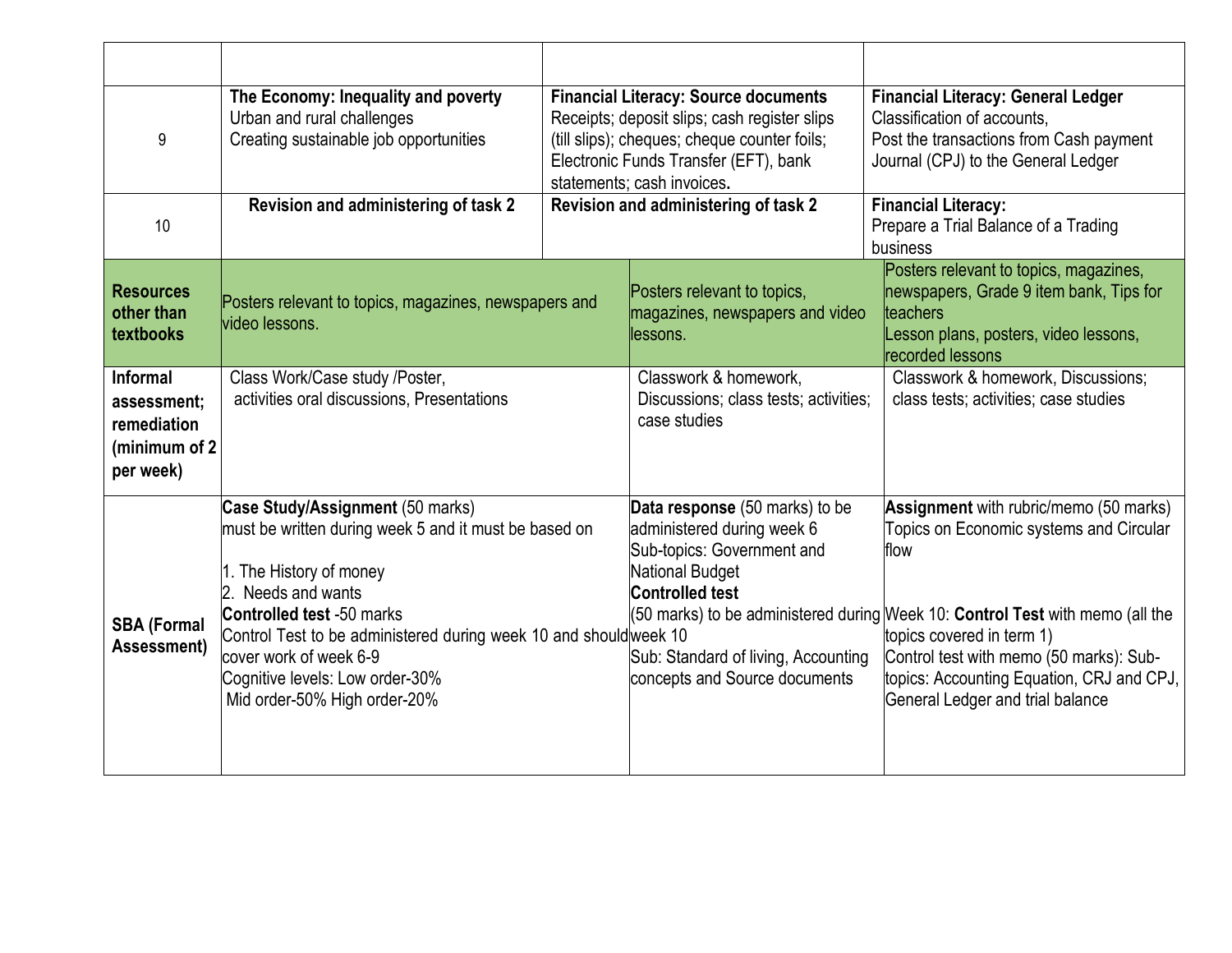

| <b>TERM2</b> |                                                                                                                                  |                                                                                                                                                                                                           |                                                                                                                                                                                       |  |  |
|--------------|----------------------------------------------------------------------------------------------------------------------------------|-----------------------------------------------------------------------------------------------------------------------------------------------------------------------------------------------------------|---------------------------------------------------------------------------------------------------------------------------------------------------------------------------------------|--|--|
|              | <b>TOPICS AND CONTENT</b>                                                                                                        |                                                                                                                                                                                                           |                                                                                                                                                                                       |  |  |
| <b>WEEKS</b> | <b>GRADE 7</b>                                                                                                                   | <b>GRADE 8</b>                                                                                                                                                                                            | <b>GRADE 9</b>                                                                                                                                                                        |  |  |
|              | Revise the work covered in Term 1.<br>Give learners an overview of work of<br>Term 2                                             | Revise the work covered in<br>Term 1                                                                                                                                                                      | Revise the work covered in<br>Term 1                                                                                                                                                  |  |  |
| 2            | <b>Financial Literacy Accounting</b><br><b>Concepts</b><br>Capital; assets; liability; income;<br>expenses; profit               | <b>Financial literacy:</b><br>Overview of the<br><b>Accounting cycle</b><br>Transactions;<br>source documents; subsidiary journals;<br>General Ledger; Trial Balance; Income<br>Statement; Balance Sheet; | The Economy<br><b>Price theory</b><br>Demand and supply, law of demand,<br>demand schedule and graphical<br>illustration of demand curve                                              |  |  |
| 3            | <b>Financial Literacy Accounting</b><br><b>Concepts</b><br>Losses; budgets; savings; banking;<br>financial records; transactions | <b>Financial literacy:</b><br><b>Accounting equation</b><br>Cash transactions (receipts) on the<br>accounting equation<br>Assets=owner's Equity +liability(A=OE+L)                                        | The Economy<br>Law of supply, supply schedule, graphical<br>illustration of Supply curve, Graphical<br>illustration of the demand and supply<br>curve, equilibrium price and quantity |  |  |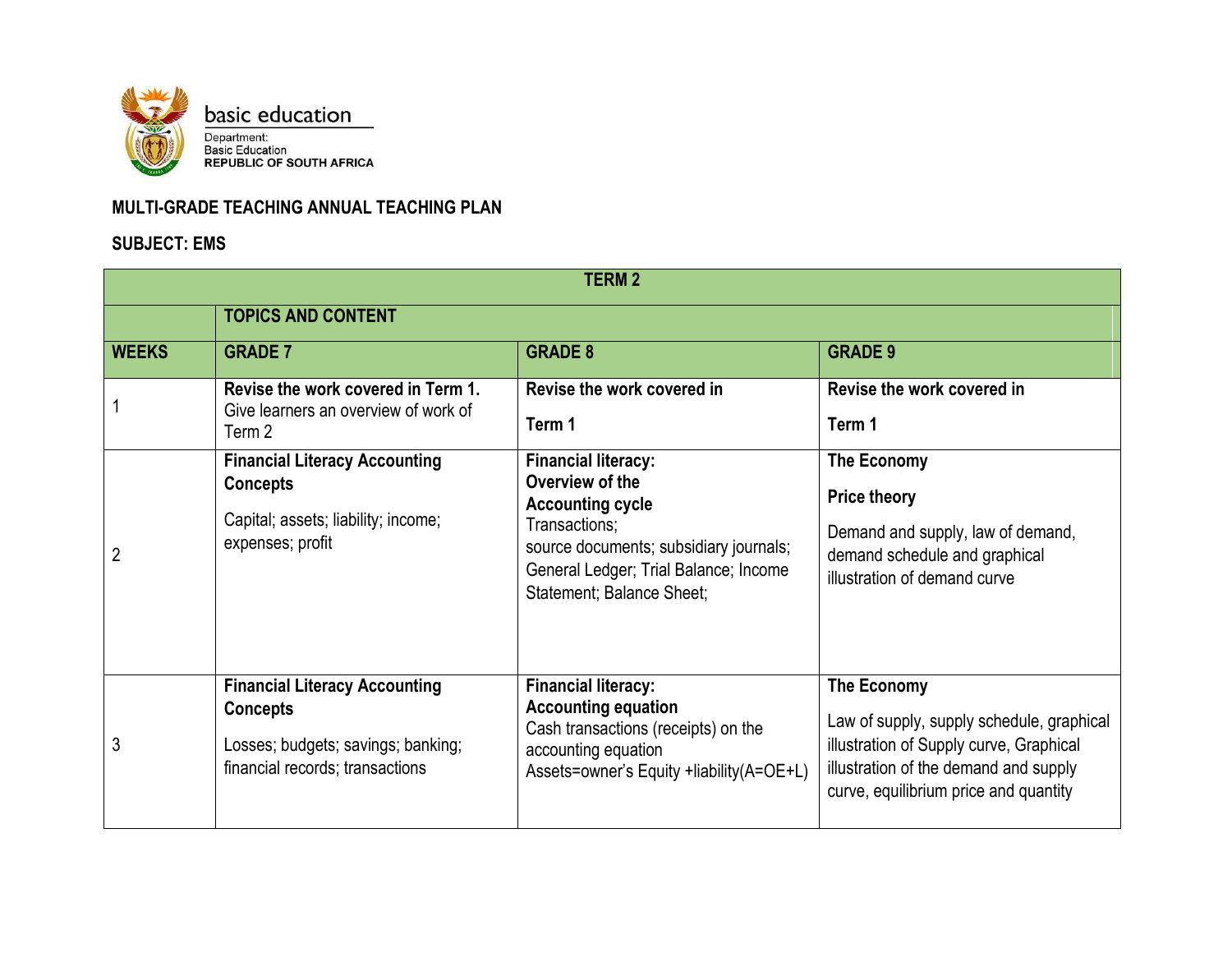|   | <b>Financial Literacy</b><br><b>Income and Expenses</b> | <b>Financial literacy:</b><br><b>Cash Receipts Journal</b>                                                                                                            | Entrepreneurship                                                                                                                                                                                                                                                                                                       |
|---|---------------------------------------------------------|-----------------------------------------------------------------------------------------------------------------------------------------------------------------------|------------------------------------------------------------------------------------------------------------------------------------------------------------------------------------------------------------------------------------------------------------------------------------------------------------------------|
|   | Personal statement of net worth                         | (Service Business)                                                                                                                                                    | Sectors of economy                                                                                                                                                                                                                                                                                                     |
| 4 |                                                         | Concept of a Cash Receipts Journal<br>(CRJ) of a service business;<br>formats and uses of the columns in the<br>CRJ:<br>source documents used to<br>complete the CRJ; | The primary, secondary, tertiary sector,<br>types of businesses found in each of the<br>three sectors, The interrelationships of<br>the three sectors, sustainable use of<br>resources in the three sectors, the role of<br>the three sectors in the economy, types of<br>skills required in each of the three sectors |
|   | <b>Financial Literacy</b>                               | <b>Financial literacy:</b>                                                                                                                                            | <b>Financial literacy</b>                                                                                                                                                                                                                                                                                              |
|   | <b>Income and Expenses</b>                              | <b>Cash Receipts Journal</b><br>(Service Business)                                                                                                                    | <b>Credit transactions</b>                                                                                                                                                                                                                                                                                             |
| 5 | <b>Business income</b>                                  | Entering of cash transactions in the CRJ;                                                                                                                             | Credit sales: Debtors, National Credit Act<br>(NCA), Accounting cycle Effect of                                                                                                                                                                                                                                        |
|   | <b>Business expenses</b>                                | closing off the CRJ;                                                                                                                                                  | transactions on the accounting equation                                                                                                                                                                                                                                                                                |
|   | <b>Financial Literacy</b>                               | Entrepreneurship:                                                                                                                                                     | <b>Financial literacy</b>                                                                                                                                                                                                                                                                                              |
|   | <b>Income and Expenses</b><br>Savings and investments   | <b>Factors of production</b>                                                                                                                                          | <b>Credit transactions</b>                                                                                                                                                                                                                                                                                             |
|   |                                                         | Capital – borrowed and own capital;<br>Labour - unskilled,                                                                                                            | Recording transactions in the Debtors                                                                                                                                                                                                                                                                                  |
| 6 |                                                         | semi-skilled and                                                                                                                                                      | Journal (DJ), posting to the General                                                                                                                                                                                                                                                                                   |
|   |                                                         | skilled labour; role of workers in the<br>business; Fair employment practices;                                                                                        | Ledger and Debtors Ledger                                                                                                                                                                                                                                                                                              |
|   |                                                         | Natural resources; Entrepreneurship;<br>remuneration of the factors of production                                                                                     |                                                                                                                                                                                                                                                                                                                        |
|   | <b>Financial Literacy</b>                               | The economy:                                                                                                                                                          | <b>Financial literacy</b>                                                                                                                                                                                                                                                                                              |
| 7 | <b>Budgets</b><br>Definition of a budget; income;       | <b>Markets</b>                                                                                                                                                        | <b>Credit transactions</b>                                                                                                                                                                                                                                                                                             |
|   | expenditure                                             | Types of markets – goods and services<br>market;                                                                                                                      | Recording of receipts from debtors in the                                                                                                                                                                                                                                                                              |
|   |                                                         |                                                                                                                                                                       | Cash Receipts Journal (CRJ), posting to                                                                                                                                                                                                                                                                                |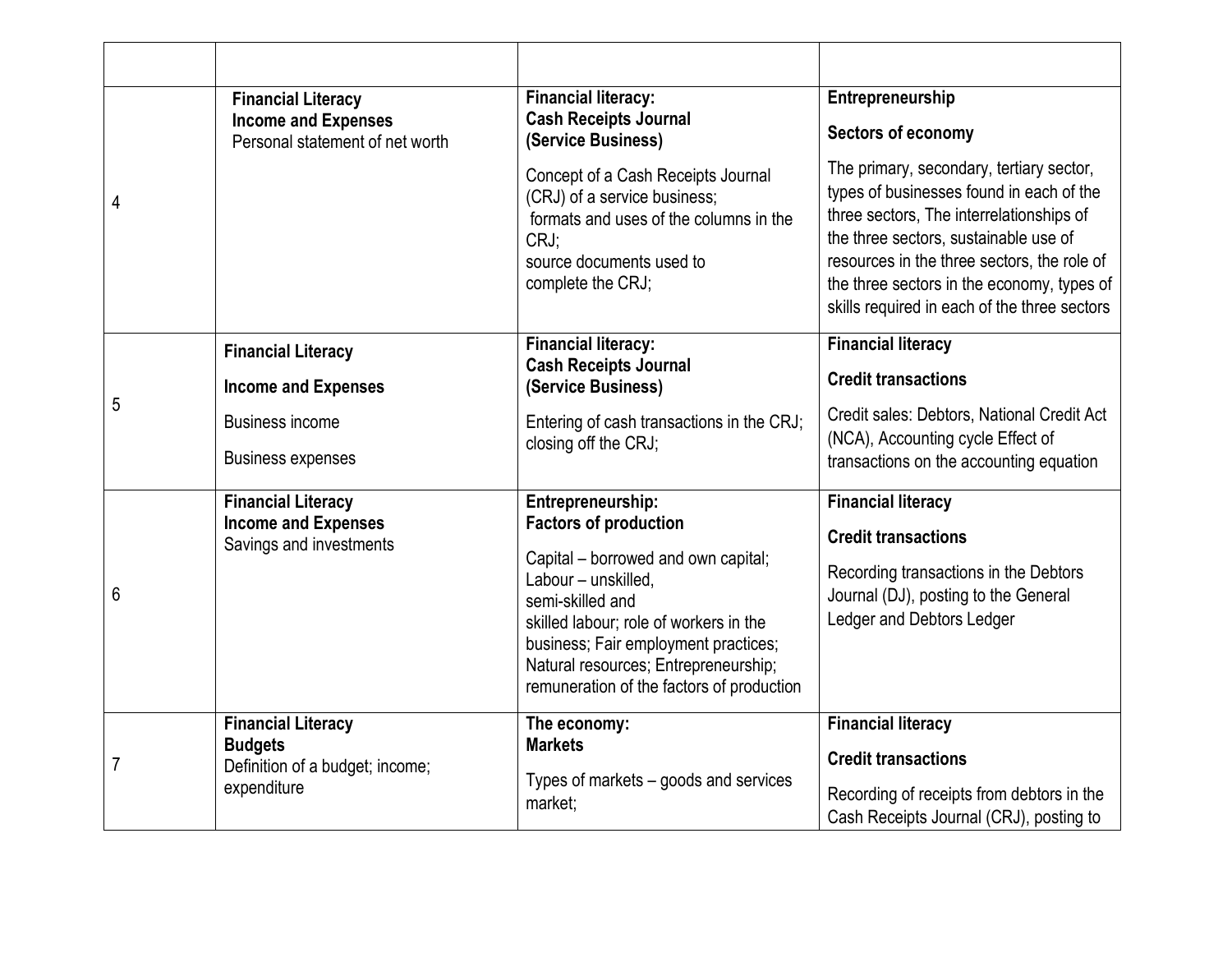|    |                                                                                                           |                                                                                                                                                                                                                                                                                                                                            | the General Ledger and Debtors Ledger                                                                                                                                                                                                                                                                                                                             |
|----|-----------------------------------------------------------------------------------------------------------|--------------------------------------------------------------------------------------------------------------------------------------------------------------------------------------------------------------------------------------------------------------------------------------------------------------------------------------------|-------------------------------------------------------------------------------------------------------------------------------------------------------------------------------------------------------------------------------------------------------------------------------------------------------------------------------------------------------------------|
| 8  | <b>Financial Literacy</b><br><b>Budgets</b><br>Definition of a business budget, income<br>and expenditure | The economy:<br><b>Markets</b><br>Factor market (labour and financial<br>markets); Goods market                                                                                                                                                                                                                                            | <b>Financial literacy</b><br><b>Credit transactions</b><br>Recording receipts from debtors into the<br>Cash Receipt Journal (CRJ), posting to<br>the General Ledger and Debtors Ledger                                                                                                                                                                            |
| 9  | Mid Controlled Test / Exam=<br>100 Marks                                                                  | <b>Revision: TERM Consolidation</b><br>It is compulsory to complete all the<br>TERM 1 and 2 topics as indicated in the<br>teaching plan<br>give learners an<br>overview of what<br>will be assed<br>NB: provide learners with guidelines for<br>mid-year examinations which:<br>Must include all<br>topics covered in<br>term 1 and term 2 | <b>Consolidation/Revision</b><br>Term 2 content                                                                                                                                                                                                                                                                                                                   |
| 10 | <b>Guidelines for Mid Controlled</b><br>Test/Exam:<br>Term 1 work = $30\%$<br>Term 2 work = $70\%$        | <b>Controlled Test must cover</b><br>• Term 1: 30% of<br>content covered<br>• Tern 2: 70% of<br>content covered<br>• MARKS 100                                                                                                                                                                                                             | Notes on or guidelines for mid-year<br>examinations:<br>I Must include all topics covered in term 1<br>and term 2<br><b>I</b> Minimum 100 marks<br><b>I</b> Paper 1: Financial literacy: 50 marks<br><b>I</b> Paper 2: The Economy (25 marks);<br>Entrepreneurship (25 marks)<br>If is compulsory to complete all the<br>topics as indicated in the teaching plan |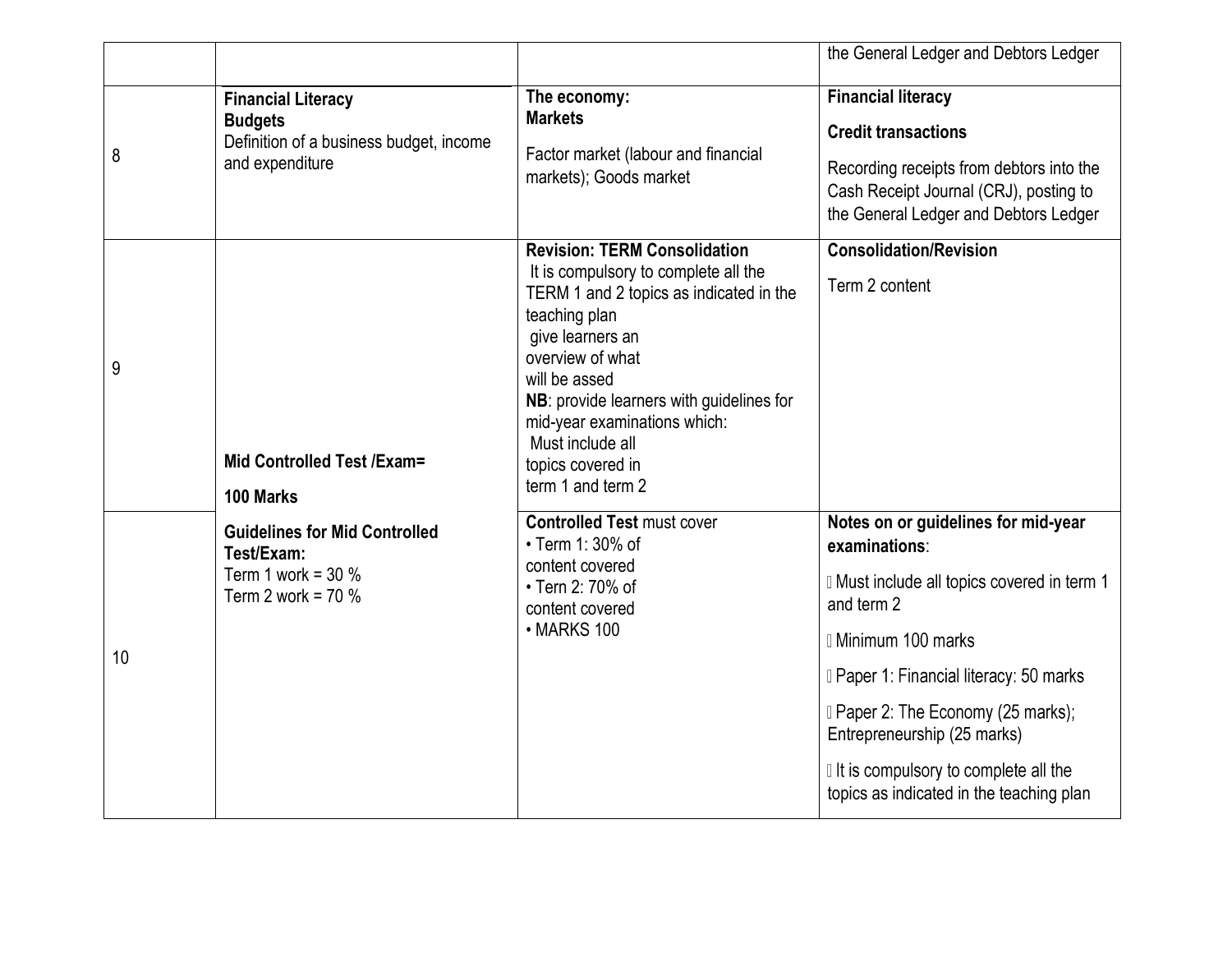|                                                    |                                                                                                                                                                                            |                                                                                                                   | I When teaching these topics, the context<br>of the school should be considered                                                                             |
|----------------------------------------------------|--------------------------------------------------------------------------------------------------------------------------------------------------------------------------------------------|-------------------------------------------------------------------------------------------------------------------|-------------------------------------------------------------------------------------------------------------------------------------------------------------|
| <b>Resources</b><br>other than<br><b>textbooks</b> | Posters relevant to topics, magazines, newspapers,<br>Grade 9 item bank, Tips for teachers<br>Lesson plans, posters, video lessons, recorded lessons Lesson plans, posters, video lessons, | Posters relevant to topics, magazines,<br>newspapers, Grade 9 item bank, Tips<br>for teachers<br>recorded lessons | Posters relevant to topics,<br>magazines, newspapers, Grade 9<br>litem bank, Tips for teachers<br>Lesson plans, posters, video<br>lessons, recorded lessons |
| <b>Informal</b><br>assessment;<br>remediation      | Classwork & homework, Discussions; class tests;<br>activities; case studies                                                                                                                | Classwork & homework, Discussions;<br>class tests; activities; case studies                                       | Classwork & homework,<br>Discussions; class tests; activities;<br>case studies                                                                              |
| <b>SBA (Formal</b><br>Assessment)                  | Mid Controlled Test /Mid-Year Examination<br>100 Marks                                                                                                                                     | Mid Controlled Test/ Mid-Year<br>Examination<br>100 Marks                                                         | Mid Control test/ Mid-Year<br>Examination<br>l100 Marks                                                                                                     |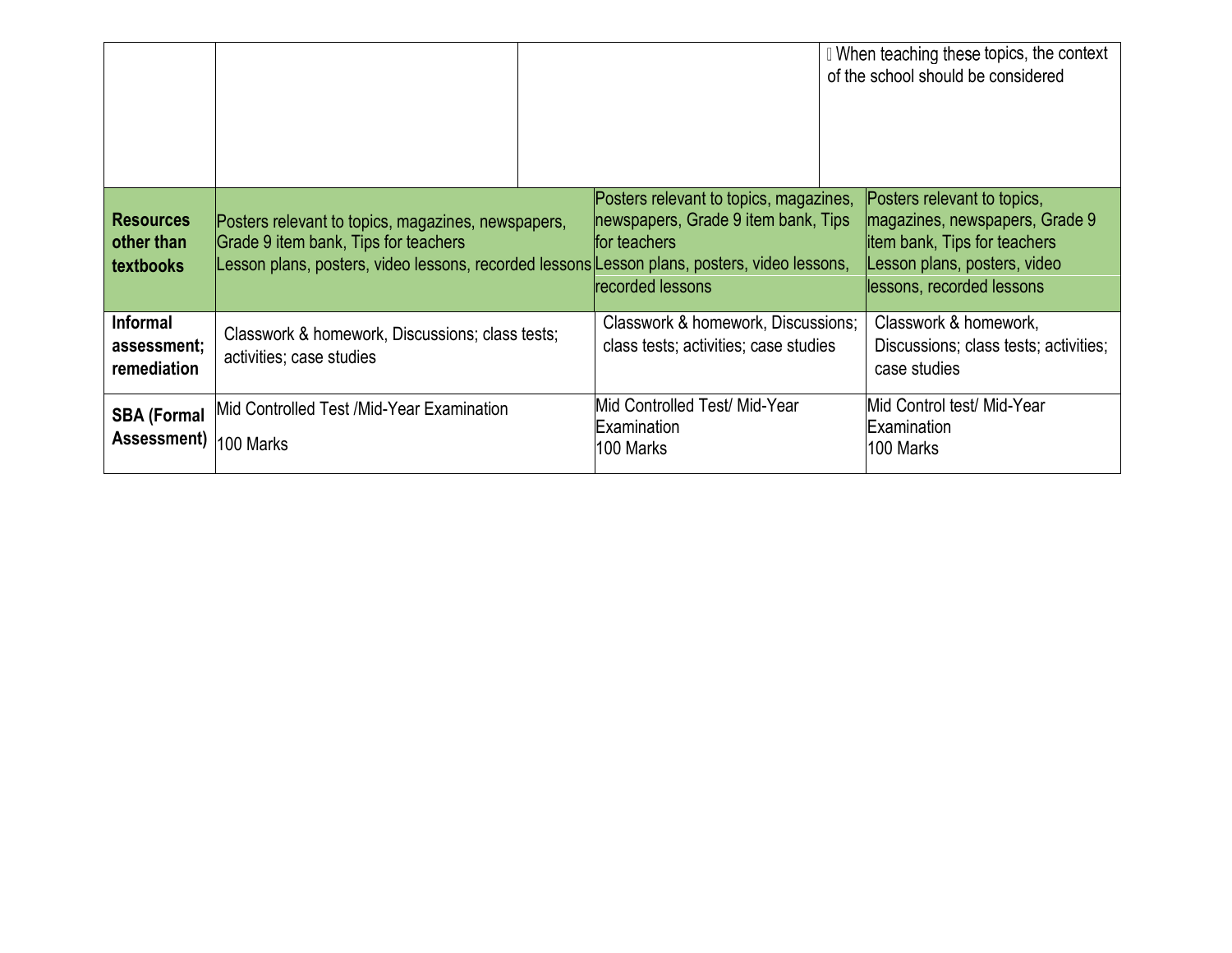

| <b>TERM3</b> |                                                                                                                   |                                                                                                                                       |                              |                                                                                                                                                                        |  |
|--------------|-------------------------------------------------------------------------------------------------------------------|---------------------------------------------------------------------------------------------------------------------------------------|------------------------------|------------------------------------------------------------------------------------------------------------------------------------------------------------------------|--|
|              | <b>TOPICS AND CONTENT</b>                                                                                         |                                                                                                                                       |                              |                                                                                                                                                                        |  |
| <b>WEEKS</b> | <b>GRADE 7</b>                                                                                                    | <b>GRADE 8</b>                                                                                                                        |                              | <b>GRADE 9</b>                                                                                                                                                         |  |
|              | Entrepreneurship<br>Definition of an Entrepreneur                                                                 | <b>Financial literacy</b><br>Cash Receipts Journal: Entering the cash<br>transactions in the CRJ. Closing off the<br>CRJ.             |                              | Entrepreneurship<br>The different kind of business functions                                                                                                           |  |
|              | Entrepreneurship<br>Characteristics and skills of an<br>entrepreneur                                              | <b>Financial literacy</b><br>Cash Receipts Journal: The effect of CRJ<br>on the Accounting Equation                                   |                              | Entrepreneurship<br>The different kind of business functions                                                                                                           |  |
|              | Entrepreneurship<br>Entrepreneurial skills of buying and selling<br>(making profit through trading)               | <b>Financial literacy</b><br>Cash Payments Journal of service<br>business. Formats and uses of the<br>Columns. Sources documents used | <b>Business plan</b>         | Entrepreneurship<br>Components and format of a business plan                                                                                                           |  |
|              | Entrepreneurship<br>Entrepreneurial skills of actions of<br>producing and making profit through<br>manufacturing. | <b>Financial literacy</b><br>Cash Payments Journal of service<br>business. Formats and uses of the<br>Columns. Sources documents used | <b>Business plan</b><br>plan | Entrepreneurship<br>SWOT analysis, description of the product or<br>service offered by the business, production plan,<br>marketing plan, management plan and financial |  |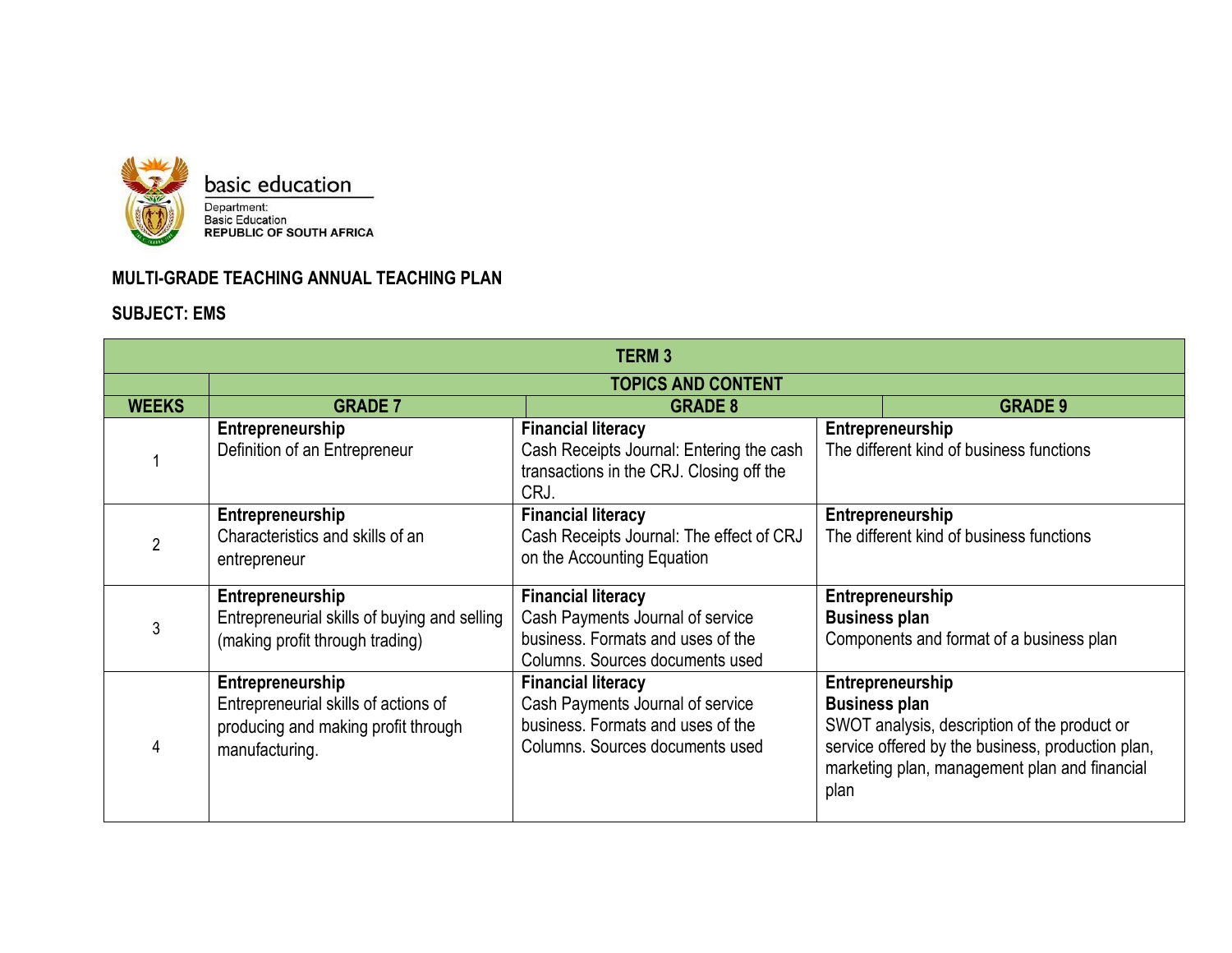|                | Entrepreneurship                                                                                       | <b>Financial literacy</b>                                                                                                                                                                                                                                                       | <b>Financial literacy: Debtors</b>                                                                                                                                      |
|----------------|--------------------------------------------------------------------------------------------------------|---------------------------------------------------------------------------------------------------------------------------------------------------------------------------------------------------------------------------------------------------------------------------------|-------------------------------------------------------------------------------------------------------------------------------------------------------------------------|
| 5              | Needs and wants                                                                                        | Cash Payments Journal Entering of cash<br>transactions on the Accounting Equation.:                                                                                                                                                                                             | Recording of cash and cash transactions of a sole<br>trader in the Subsidiary journals                                                                                  |
| 6              | Entrepreneurship<br><b>SWOT Analysis</b>                                                               | <b>Financial literacy</b><br>Cash Receipts Journal (CRJ) and Cash<br>Payments Journal (CPJ): Entering combined<br>transactions in the Cash Receipts Journal and<br>Cash Payment Journal. Closing off CRJ and CPJ.<br>Effect of cash transactions on the Accounting<br>Equation. | <b>Financial literacy</b><br><b>Debtors</b><br>Consolidation of activities on Recording of<br>cash and cash transactions of a sole<br>trader in the Subsidiary journals |
| $\overline{7}$ | Entrepreneurship<br>Setting goals and achieving goal                                                   | Entrepreneurship<br>Forms of ownership<br>Sole traders and Partnership-Characteristics,<br>Advantages and Disadvantages (Non-<br>Examinable)                                                                                                                                    | <b>Financial literacy</b><br><b>Debtors</b><br>Consolidation of activities on Recording of<br>cash and cash transactions of a sole<br>trader in the Subsidiary journals |
| 8              | Entrepreneurship<br>The concept of advertising-Media used in<br>advertising                            | Entrepreneurship<br>Forms of ownership<br>Private and Public Companies - Characteristics,<br>Advantages and Disadvantages (Non-<br>Examinable)                                                                                                                                  | <b>Financial literacy</b><br><b>Creditors (Credit purchases)</b><br>Accounting cycle, effect of credit<br>purchases on the accounting equation                          |
| 9              | Entrepreneurship<br>Principles of advertising                                                          | Entrepreneurship<br>Forms of ownership<br>Comparison of the Four Forms of ownership:<br>Characteristics advantages and disadvantages<br>(Non-Examinable)                                                                                                                        | <b>Financial literacy</b><br><b>Creditors</b><br>Creditors' journal and posting to the<br>General ledger and Creditors' ledger                                          |
| 10             | Entrepreneurship<br><b>Budget for Entrepreneurs day</b><br>Simple cost calculations, Explain fixed and | Entrepreneurship<br>Forms of ownership<br>The role of forms of ownership in sustainable job<br>creation and use of natural resources                                                                                                                                            | <b>Financial literacy</b><br><b>Creditors</b><br>Recording payments to the Cash                                                                                         |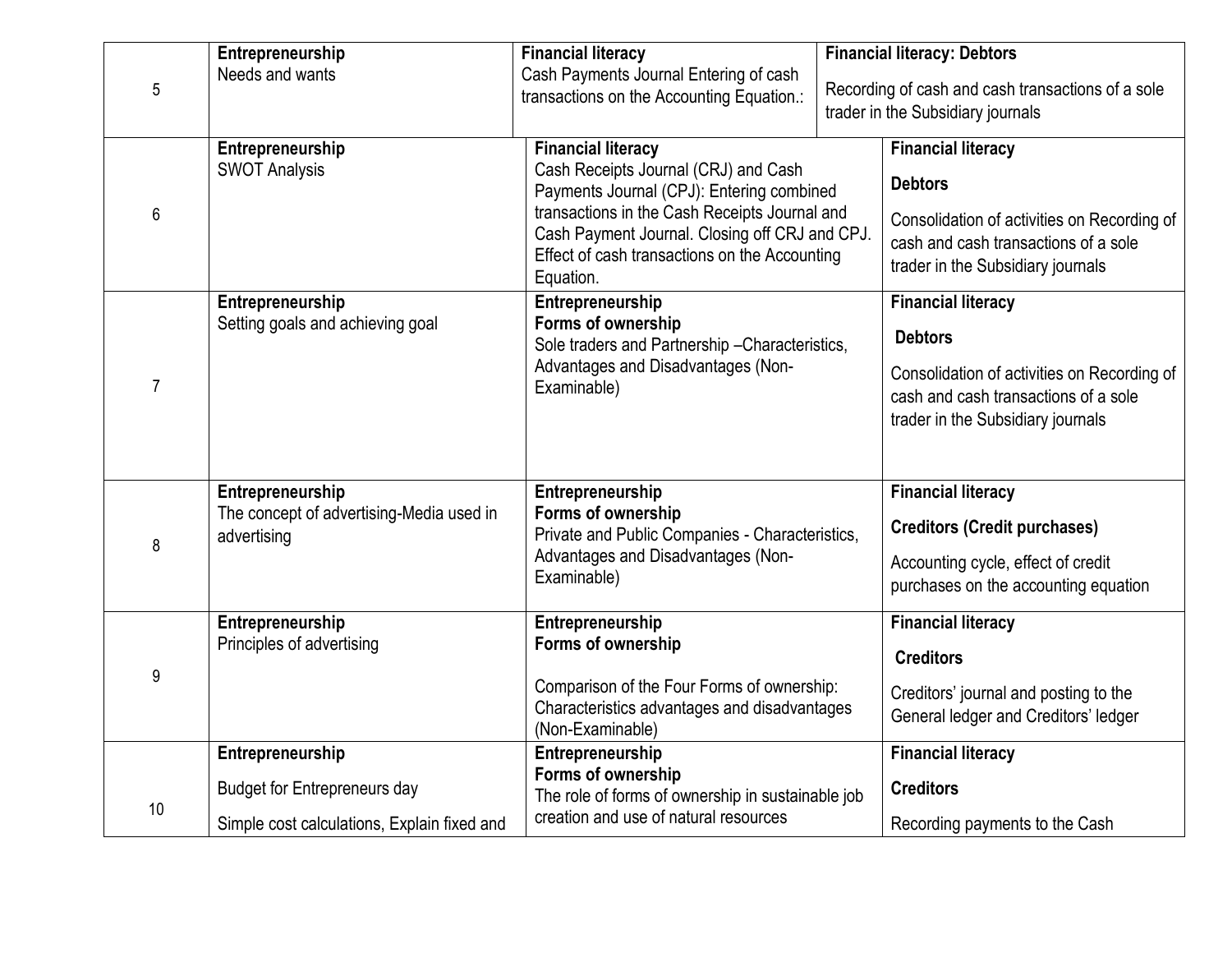|                                               | variable costs                                                              |                                                                             | Payment Journal (CPJ), posting to the<br>General ledger and Creditors' ledger |
|-----------------------------------------------|-----------------------------------------------------------------------------|-----------------------------------------------------------------------------|-------------------------------------------------------------------------------|
| <b>Resources</b>                              | Grade 7 item bank                                                           | Grade 8 item bank                                                           | Grade 9 item bank                                                             |
| other than                                    | Tips for teachers                                                           | Tips for teachers                                                           | Tips for teachers                                                             |
| textbooks                                     | Lesson plans posters, video lessons,<br>recorded lessons, glossary of terms | Lesson plans posters, video lessons, recorded<br>lessons, glossary of terms | Lesson plans posters, video lessons,<br>recorded lessons, glossary of terms   |
| <b>Informal</b><br>assessment;<br>remediation | Discussions, classwork, homework<br>activities, class test, case study      | Discussions, classwork, homework activities,<br>class test, case study      | Discussions, classwork, homework<br>activities, class test, case study        |
| <b>SBA (Formal)</b><br>Assessment)            | PROJECT: (week: 10)<br>Marks: 50                                            | Case study / project with rubric/memo (week<br>7)<br>Marks: 50              | Project with rubric/memo (week: 4)<br>Marks: 50                               |
|                                               |                                                                             |                                                                             |                                                                               |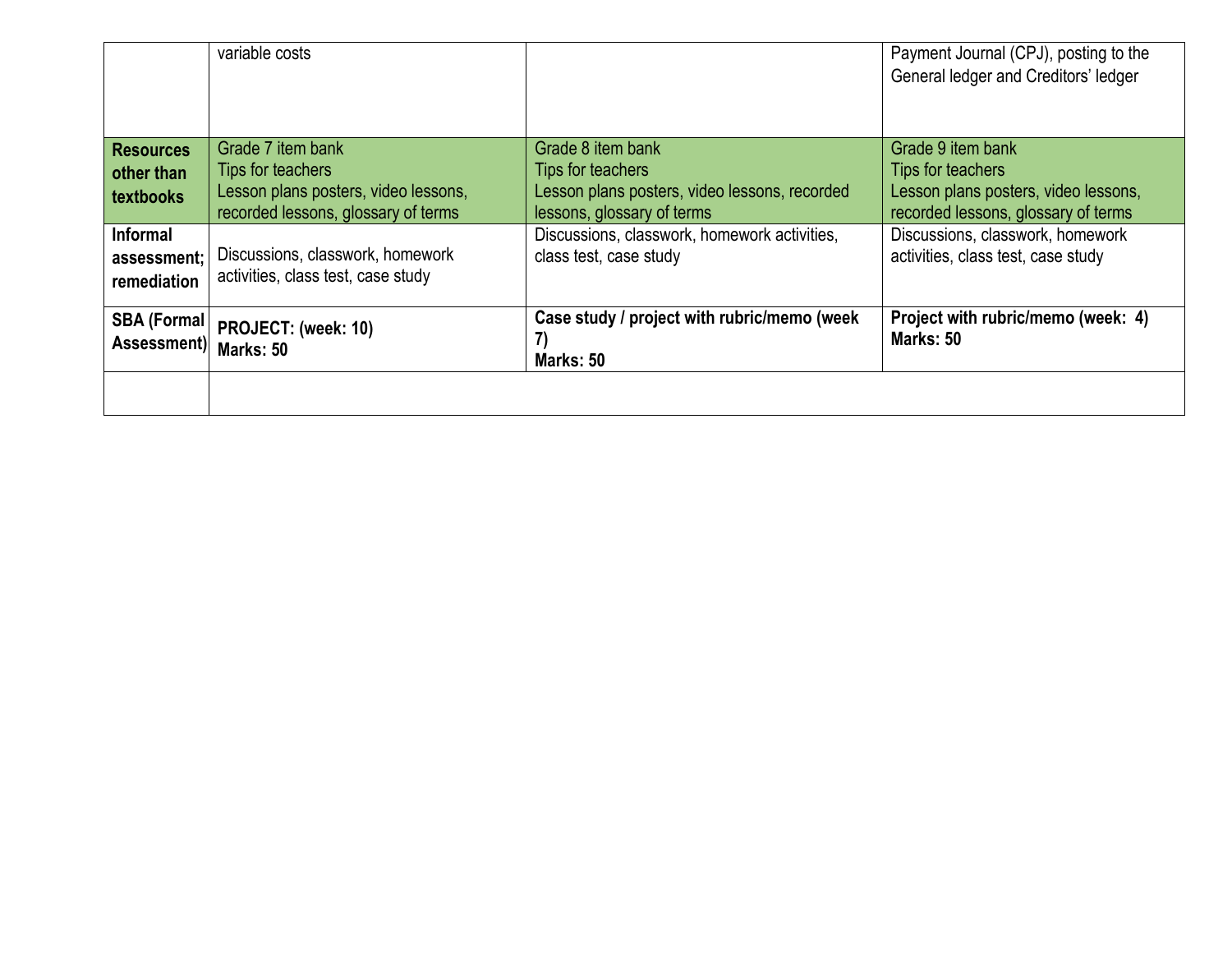

| <b>TERM4</b>   |                                                                                                                                      |                                                                                                                                                             |                                                                                                                                          |  |  |  |  |
|----------------|--------------------------------------------------------------------------------------------------------------------------------------|-------------------------------------------------------------------------------------------------------------------------------------------------------------|------------------------------------------------------------------------------------------------------------------------------------------|--|--|--|--|
|                |                                                                                                                                      | <b>TOPICS AND CONTENT</b>                                                                                                                                   |                                                                                                                                          |  |  |  |  |
| <b>WEEKS</b>   | <b>GRADE 7</b>                                                                                                                       | <b>GRADE 8</b>                                                                                                                                              | <b>GRADE 9</b>                                                                                                                           |  |  |  |  |
|                | The Economy<br><b>The Production Process</b><br>Definition of production; inputs and<br>outputs                                      | Entrepreneurship<br>Levels and functions of management                                                                                                      | Economy<br><b>Trade unions</b><br>Concept of trade unions                                                                                |  |  |  |  |
| $\overline{2}$ | The Economy<br><b>The Production Process</b><br>Sustainable use of resources; meaning of<br>economic growth; meaning of productivity | Entrepreneurship<br>Management tasks such as Planning, Organising,<br>Leading and Control (POLC), Characteristics of<br>good management                     | Economy<br><b>Trade unions</b><br>Effect of trade unions in businesses and contribution<br>to sustainable growth                         |  |  |  |  |
| 3              | <b>The Economy</b><br><b>The Production Process</b><br>Technology in the production process                                          | <b>Financial literacy: General ledger</b><br>Double entry principle, T accounts, Format of the<br>General Ledger and sections within the General<br>ledger. | <b>Financial literacy</b><br><b>Cash and credit transactions</b><br>Effect of cash and credit transactions on the<br>accounting equation |  |  |  |  |
|                | <b>Financial Literacy</b>                                                                                                            | <b>Financial literacy</b><br><b>General ledger</b>                                                                                                          | <b>Financial literacy</b><br><b>Cash and credit transactions</b>                                                                         |  |  |  |  |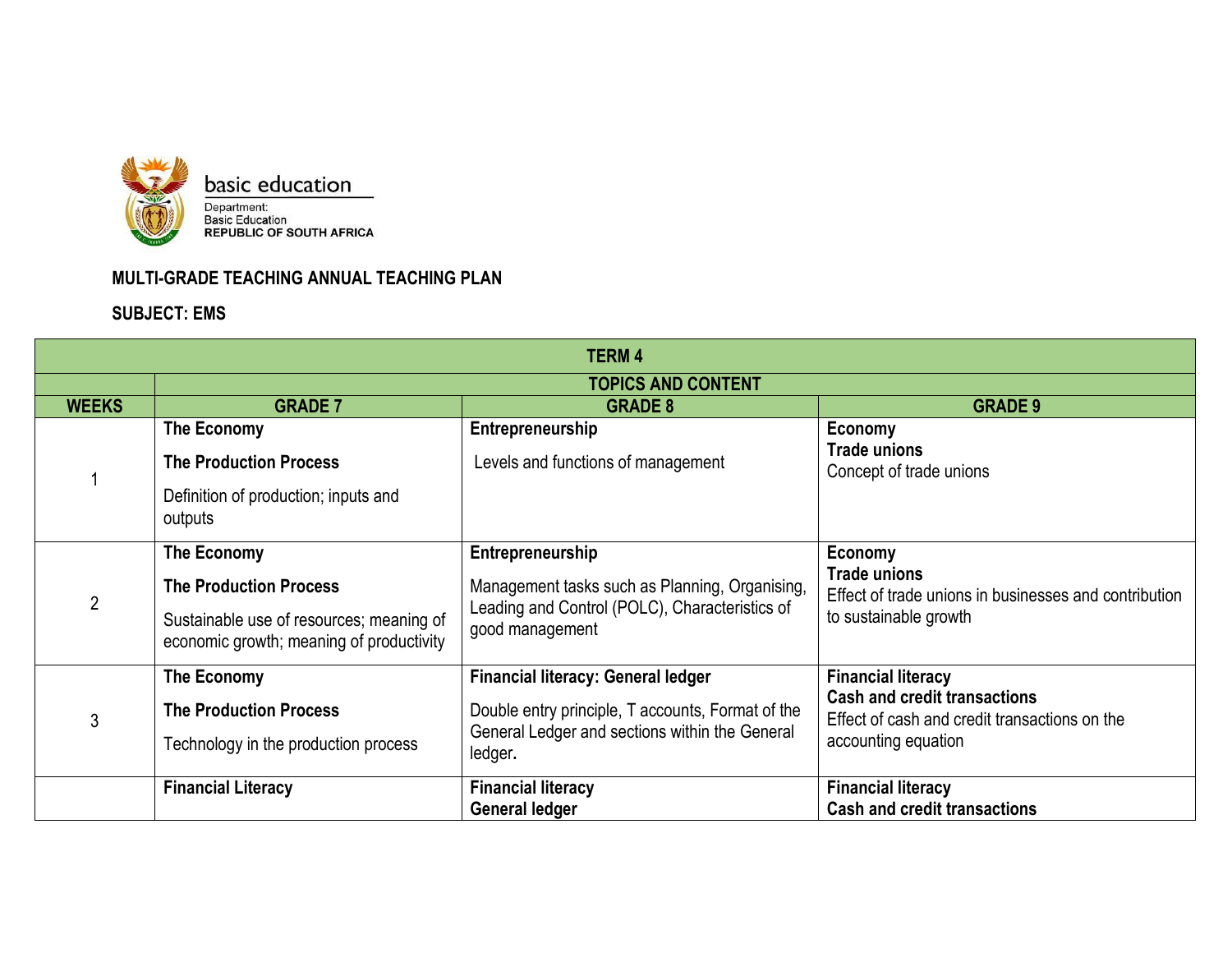| 4              | <b>Savings</b><br>Personal savings; purpose of savings                                                 | Opening accounts in the General Ledger, Posting<br>/ recording of transactions in the CRJ and CPJ of<br>a service business and posting to the General | Cash Receipts Journal (CRJ), Cash Payment<br>Journal (CPJ), Debtors; Journal (DJ), Creditors'<br>Journal (CJ)                                             |
|----------------|--------------------------------------------------------------------------------------------------------|-------------------------------------------------------------------------------------------------------------------------------------------------------|-----------------------------------------------------------------------------------------------------------------------------------------------------------|
|                |                                                                                                        | Ledger.                                                                                                                                               | Recording Cash and credit transactions of a sole<br>trader in the Cash Receipts Journal, Cash Payment<br>Journal, Debtors; Journal and Creditors' Journal |
|                | <b>Financial Literacy</b>                                                                              | <b>Financial literacy</b>                                                                                                                             | <b>Financial literacy</b>                                                                                                                                 |
|                | <b>Savings</b>                                                                                         | <b>General ledger</b><br>Opening accounts in the General Ledger, Posting                                                                              | <b>Cash and credit transactions</b><br>Cash Receipts Journal (CRJ), Cash Payment                                                                          |
|                | The role of banks;                                                                                     | / recording of transactions in the CRJ and CPJ of<br>a service business and posting to the General                                                    | Journal (CPJ), Debtors; Journal (DJ), Creditors'<br>Journal (CJ)                                                                                          |
| 5              | services offered by banks                                                                              | Ledger                                                                                                                                                | Recording Cash and credit transactions of a sole<br>trader in the Cash Receipts Journal, Cash Payment<br>Journal, Debtors; Journal and Creditors' Journal |
|                | <b>Financial Literacy</b>                                                                              | <b>Financial literacy</b>                                                                                                                             | <b>Financial literacy</b>                                                                                                                                 |
|                | <b>Savings</b>                                                                                         | <b>General ledger and trial balance</b><br>Balancing of the General Ledger, preparing of a                                                            | <b>Cash and credit transactions</b><br>Posting to the General Ledger, Debtors and                                                                         |
| 6              | Opening a savings account at a bank;<br>community                                                      | Trial Balance of a service business.                                                                                                                  | <b>Creditors Ledger and Trial Balance</b>                                                                                                                 |
|                | savings schemes                                                                                        |                                                                                                                                                       |                                                                                                                                                           |
|                | <b>Examination preparations</b>                                                                        | <b>Examination preparations</b>                                                                                                                       | <b>Financial literacy</b>                                                                                                                                 |
|                | Revise the work covered throughout the                                                                 | Revise the work covered throughout the year,                                                                                                          | <b>Cash and credit transactions</b>                                                                                                                       |
| $\overline{7}$ | year, study techniques, exam writing skills                                                            | study techniques, exam writing skills                                                                                                                 | Posting to the General Ledger, Debtors and<br><b>Creditors Ledger and Trial Balance</b>                                                                   |
|                | <b>Revision and consolidation</b>                                                                      | <b>Revision and consolidation</b>                                                                                                                     | <b>Revision and consolidation</b>                                                                                                                         |
| 8              | End of the year examination must include<br>all topics covered in term 1, term 2, term 3<br>and term 4 | End of the year examination must include all<br>topics covered in term 1, term 2, term 3 and term<br>4                                                | End of the year examination must include all topics<br>covered in term 1, term 2, term 3 and term 4                                                       |
| 9              | Final Controlled Test/year end exam: 100<br>marks                                                      | Final Controlled Test/year end exam: 100 marks<br>Paper 1:50 marks<br>Paper 2:50 marks                                                                | Final Controlled Test/year end exam: 150 marks                                                                                                            |